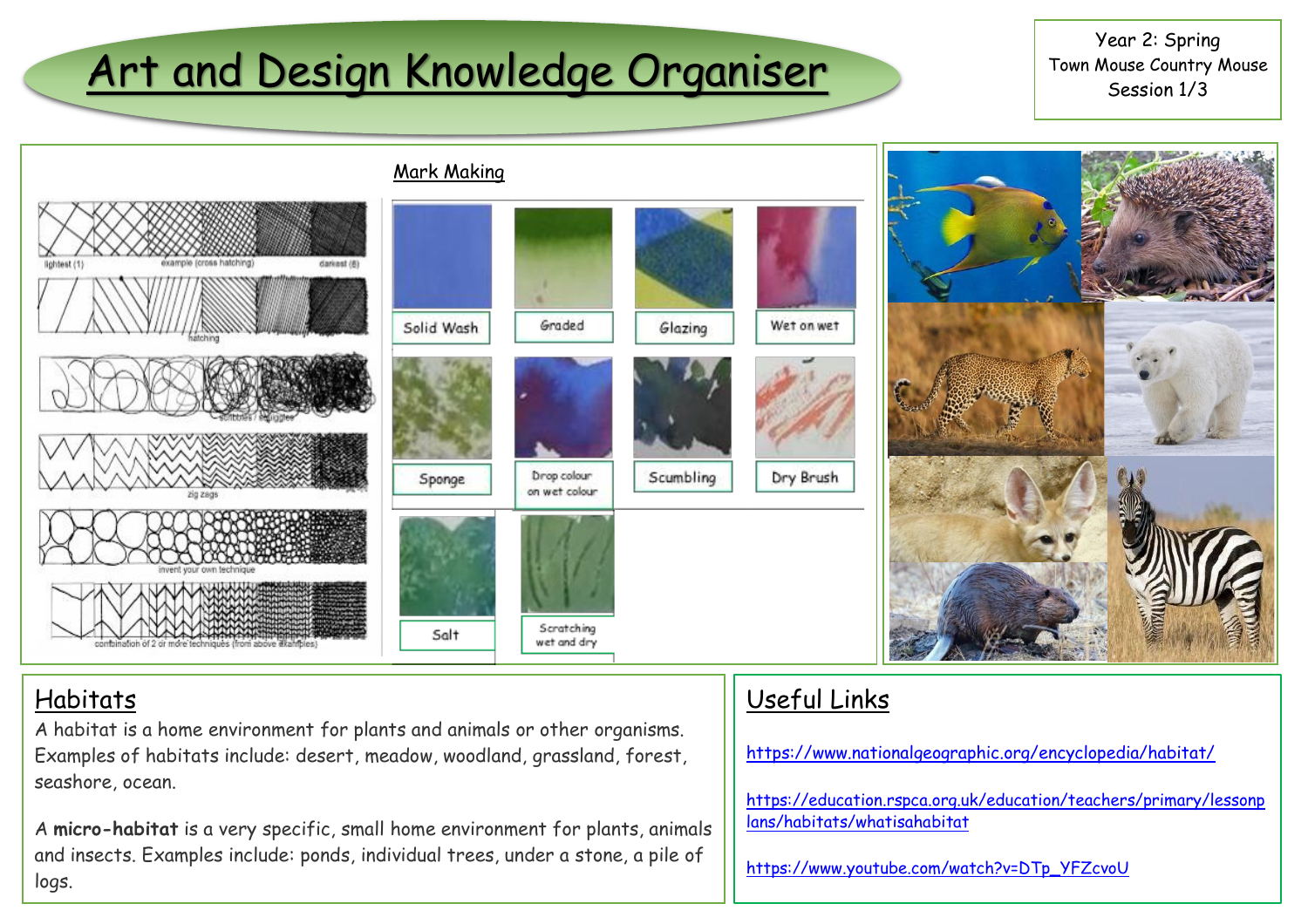# Art and Design Knowledge Organiser

Year 2: Spring Town Mouse Country Mouse Session 2/3









Forest

Habitat Examples: Desert

Seashore

Ocean



### Creating a Habitat

Use different materials to create texture and depth. Look at ways of attaching elements to create layers and a 3D effect. Consider scale to make your habitat more realistic.